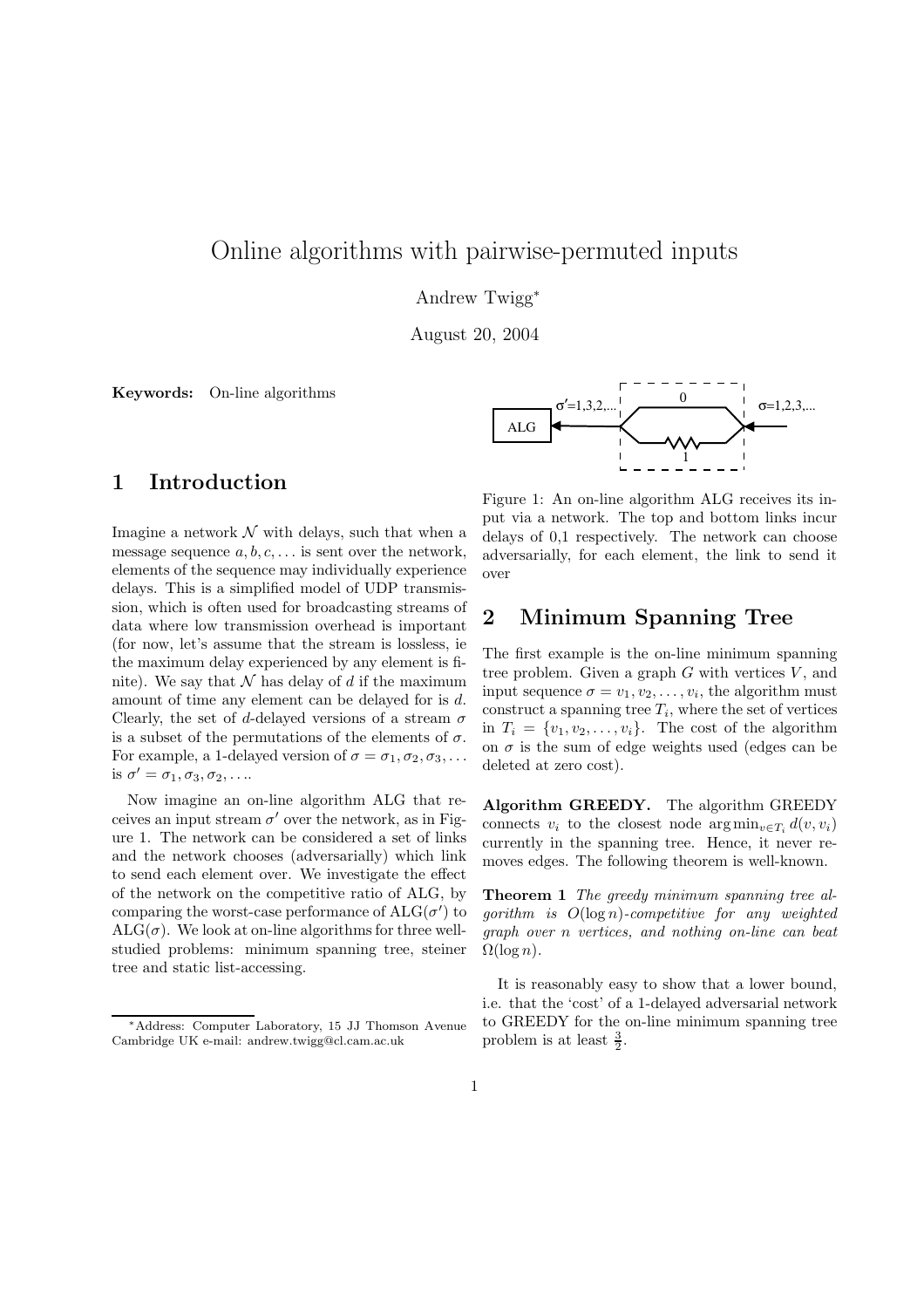

Figure 2: Illustrating Theorem 2. The solid edges illustrate the tree constructed by  $\text{GREEDY}[x, y, z]$ whilst the dashed edges show the tree constructed by  $GREDY[x, z, y]$ 

Theorem 2 For the on-line minimum spanning tree problem, the competitive ratio of GREEDY on 1 delayed inputs is at least 3/2 times the competitive ratio of GREEDY on 0-delayed inputs.

*Proof.* We need to exhibit a sequence  $\sigma$  and a 1delayed version  $\sigma'$ , such that the cost ratio is 3/2. Consider Figure 2, where  $\sigma = x, y, z$  and  $\sigma' = x, z, y, z$ and assume wlog that  $d(x, y) \leq d(z, y)$ . Then GREEDY on  $\sigma$  connects x, y and y, z, yet on  $\sigma'$  it connects x, z then x, y. It is clear that  $\text{GREEDY}(\sigma') =$  $\frac{3}{2}$ GREEDY( $\sigma$ ).  $\Box$ 

To provide an upper bound, we use a lemma which applies to on-line algorithms for constructing (minimum) spanning trees.

Lemma 1 For the on-line minimum spanning tree problem, the cost of serving future requests  $\sigma_{i+1}, \sigma_{i+2}, \ldots$  is independent of the edges in the current tree Ti.

Proof. The proof follows immediately from the definition of the spanning tree, i.e.  $T_i$  contains exactly  $\{v_1, v_2, \ldots, v_i\}$  and so has no paths  $v \to w \rightsquigarrow x$  where  $w \notin \sigma$ .



Figure 3: Illustrating Theorem 3. The tree  $T$  exactly spans the vertices in  $\sigma$ . The solid edges are added by GREEDY on  $\sigma$ , A, B while the dashed edges are added by GREEDY on  $\sigma$ , B, A

Theorem 3 For the on-line minimum spanning tree problem, the competitive ratio of GREEDY on 1 delayed inputs is as most  $3/2$  times the competitive ratio of GREEDY on 0-delayed inputs.

Proof. By Lemma 1, it suffices to show that the cost of adding any pair of vertices  $B, A$  to a tree  $T$ , incurs at most  $3/2$  times the cost of adding  $A, B$  to the *same tree T*. If  $A$  is not the closest element to  $B$ , then the ordering of  $A, B$  is unimportant since  $GREEDY(\sigma) = d(x, A) + d(y, B) = GREEDY(\sigma')$ where x is the closest element to A and y is the closest element to B. Hence we can assume wlog that  $d(A, B) \leq d(t, B)$  for any  $t \in T$ .

Let  $x$  be the closest element of  $T$  to  $A$ , and similarly y for B. Then GREEDY on  $\sigma$  connects x, A then  $A, B$ , and on  $\sigma'$  it is forced to take the long way round and connects  $y, B$  followed by  $B, A$ , as in Figure 3. If  $x = y$  then it is clear that  $\text{GREEDY}(\sigma') \leq$  $\frac{3}{2}$ GREEDY( $\sigma$ ).

Assume that  $x \neq y$ , then from Figure 3,  $d(y, B) \leq$  $d(A, B) + d(x, A)$  if y is to really be the closest element of  $T$  to  $B$ . Since  $A, B$  are closest to each other, then  $d(A, B) \leq d(x, A)$  which implies that  $\text{GREEDY}(\sigma)$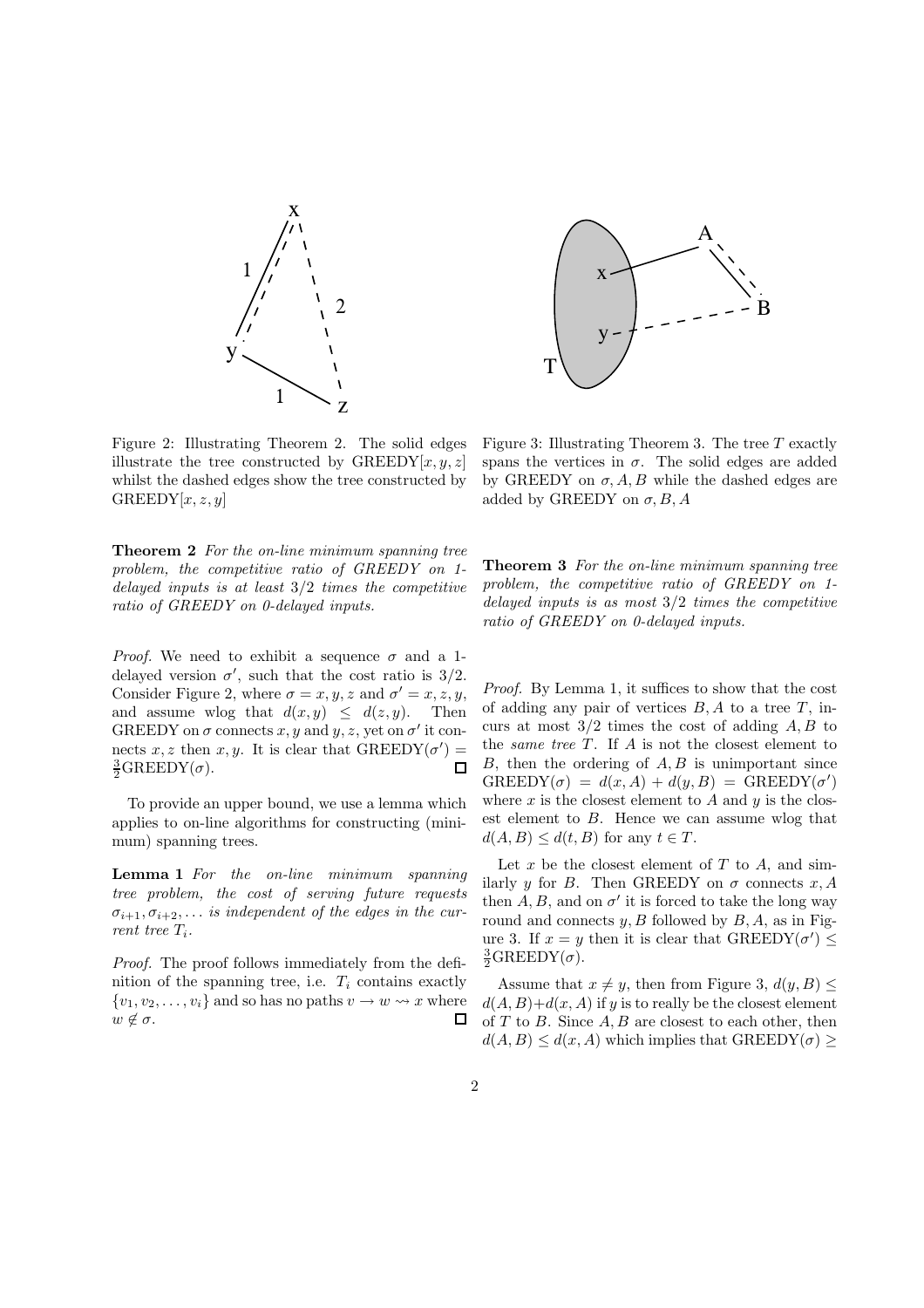$2d(A, B)$ , hence  $d(A, B) \leq \frac{1}{2}$ GREEDY( $\sigma$ ). We have

$$
GREEDY(\sigma') = d(y, B) + d(A, B)
$$
  
\n
$$
\leq 2d(A, B) + d(x, A)
$$
  
\n
$$
= d(A, B) + GREEDY(\sigma)
$$
  
\n
$$
\leq \frac{3}{2} GREEDY(\sigma).
$$

#### $\Box$

## 3 Minimum Steiner Tree

The on-line Steiner tree problem is similar to the minimum spanning tree, but the Steiner tree  $T_i$  can include nodes not in  $\sigma$ , i.e.  $\{v_1, v_2, \ldots, v_i\} \subseteq T_i$ , and the subtree  $T_i$  must include  $T_{i-1}$  as a subgraph. The configuration of a Steiner tree algorithm is the current tree  $T_i$ . The cost for changing from  $T_i$  to  $T_{i+1}$ is the sum of weights of edges added, known as the distance  $d(T_i, T_{i+1})$ . Hence  $d(\cdot)$  is a metric on the space of configurations.

The on-line Steiner tree problem is a special case of the file allocation problem, where  $D = 1$ , only read requests are allowed, and the algorithm is forced to replicate on every read request.

The GREEDY algorithm simply connects the requested node to the closest node in the tree, via the shortest path (rather than single edge). Since it never removes edges, the cost  $GREEDY(\sigma)$  is simply the weight of the final tree  $T_l$ . The optimum cost is the weight of a minimum Steiner tree spanning the nodes requested. We start by recalling a well-known result about the competitiveness of GREEDY.

Theorem 4 The greedy Steiner tree algorithm is strictly  $\lceil \log n \rceil$ -competitive for any weighted graph over n vertices, and nothing on-line can beat  $\frac{1}{2} \log n$ .

Now we present a lower bound of 3 for the approximation ratio for 1-delay networks for GREEDY.

Theorem 5 For the on-line minimum Steiner tree problem on infinite metric spaces, the competitive ratio of GREEDY on 1-delayed inputs is at least 3 times the competitive ratio of GREEDY on 0-delayed inputs.



Figure 4: Illustrating the lower bound of 3 for the greedy on-line Steiner tree algorithm. 5.

Proof. Figure 4 shows the result of the request sequence  $\sigma = r_1, r_2, r_3, r_4, r_5, r_6, \ldots, \theta$  and  $\sigma' =$  $r_1, r_3, r_2, r_5, r_4, r_7, r_6, \ldots, \theta$  where  $\theta = r_2 \rightsquigarrow r_3, s_1 \rightsquigarrow$  $r_4, r_4 \rightsquigarrow r_5, s_2 \rightsquigarrow r_6, r_6 \rightsquigarrow r_7 \dots$  Clearly,  $\sigma'$  is a 1delayed version of  $\sigma$ . Label each triangle  $t_i$  from the top, so that  $t_1 = \{r_1, r_2, r_3\}, t_2 = \{r_3, r_4, r_5\}, t_3 =$  ${r_5, r_6, r_7}, \ldots$  We will show that each triangle except the first, forces GREEDY on  $\sigma'$  to incur at least 3 times the cost of GREEDY on  $\sigma$ .

The cost to GREEDY of serving  $\sigma$  is the cost of the solid lines, and it gets to serve  $\theta$  at zero cost. Hence  $\text{GREEDY}(\sigma) = 2 + \frac{3}{2} + \frac{3}{2} + \cdots$ . The cost to GREEDY of serving  $\sigma'$  is the cost of serving each of the dashed triangles. The first triangle costs 4, since both algorithms start at  $r_1$ , and each successive triangle is served at cost  $\frac{9}{2}$ , which is the cost of the dashed lines and the solid lines. Hence  $GREEDY(\sigma') = 4 + \frac{9}{2} + \frac{9}{2} + \cdots$ 

The lower bound of 3 follows, since the cost ratio is  $GREEDY(\sigma') = 3 \cdot GREEDY(\sigma) - 2$ , where the additive constant depends on the size of the first triangle  $r1, r_2, r_3.$  $\Box$ 

The following upper bound shows that the 'cost' of a 1-delayed network to GREEDY is 3, ie our bounds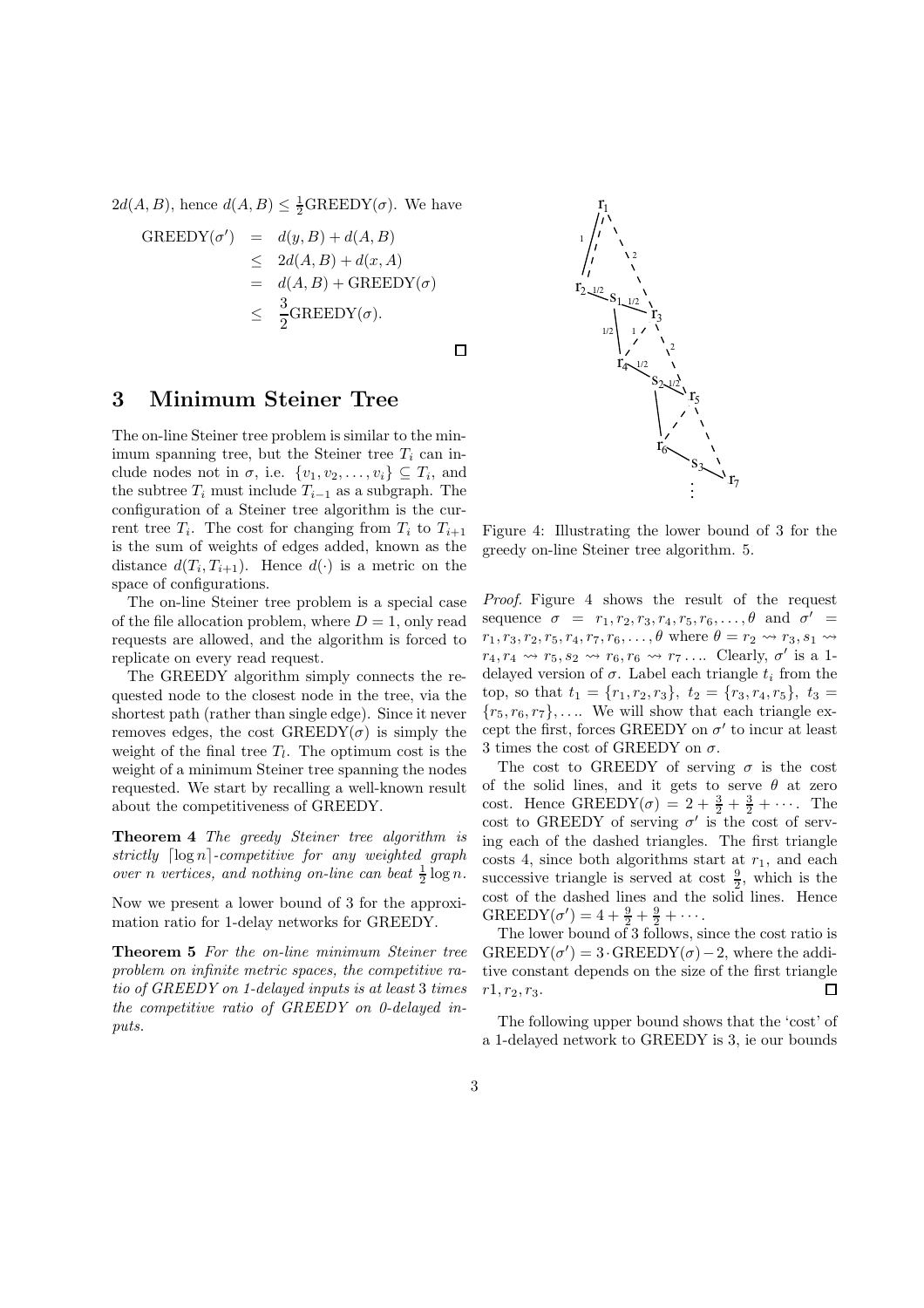are tight. Surprisingly, the adversarial network can force greedy to do no better than a minimum spanning tree, by building disjoint paths at each step. The main difficulty in analysing GREEDY is that Lemma 1 no longer holds for on-line Steiner tree constructions. Over  $\sigma$ , the algorithm could use a path  $u \rightarrow v \rightsquigarrow w$ , and so v would be in the tree constructed from  $\sigma$  but not in the tree constructed from  $\sigma'$ . Future requests could then utilise  $v$ , at zero cost to the algorithm on  $\sigma$ .

Theorem 6 For the on-line minimum Steiner tree problem on infinite metric spaces, the competitive ratio of GREEDY on 1-delayed inputs is at most 3 times the competitive ratio of GREEDY on 0-delayed inputs. That is,  $GREEDY(\sigma') \leq 3GREEDY(\sigma) - \alpha$ , where  $\alpha$  is some constant.

Proof. The proof is based on a potential argument, where  $T_{\sigma}$  may include edges not in  $T_{\sigma}$ , and these have a potential'. The existence of a potential function  $\Phi$  with the following properties implies the result:

- The potential function is non-negative,  $\Phi \geq 0$ ;
- Whenever GREEDY on  $\sigma$  incurs a cost of x, the potential increases by  $\Delta \Phi \leq 3x$ ;
- Whenever GREEDY on  $\sigma'$  incurs a cost x, the potential decreases by  $-\Delta\Phi \geq x$ .

Informally, we want the potential to be the maximum cost that GREEDY on  $\sigma$  can be forced to incur, on a request sequence  $\theta$  which GREEDY on  $\sigma'$  can serve at zero-cost.

We will show that the potential of a path  $u \leadsto v$ is  $d(u, v)$  if both endpoints  $u, v$  are in  $T_{\sigma'}$ . The idea is to construct a walk  $u \leftrightarrow v$  (abusing notation -fix) that forces GREEDY on  $\sigma$  to incur a cost of  $d(u, v)$ , even if already touches both endpoints, by repeatedly requesting the midpoint of the remaining edges. The sequence is to request the midpoint of  $u, v$ , say  $\omega_1$ , incurring at least  $\frac{1}{2}d(u, v)$ . Assume it was served by adding the edges along  $u \leftrightarrow \omega_1$  to  $T_{\sigma'}$ . Then request the midpoint of  $v, \omega_1$ , say  $\omega_2$ , and so on. The total cost incurred is  $d(u, v)(\frac{1}{2} + \frac{1}{4} + \frac{1}{8} + \cdots) = d(u, v)$ .



Figure 5: Illustrating Lemma 2.

The potential function is then naturally defined as the sum of all edges in  $\mathcal{T} = T_{\sigma} - T_{\sigma'}$ , that is  $\Phi =$  $\sum_{(u,v)\in\mathcal{T}} d(u,v).$ 

**Lemma 2** Whenever GREEDY on  $\sigma$  incurs a cost of x, the potential increases by  $\Delta \Phi \leq 3x$ ;

Proof. Consider the situation as in Figure 5, and wlog let the edge  $(y, x)$  be the largest-cost edge in  $\mathcal T$  (if it is not the largest-cost edge, the potential can only be increased by a smaller amount). Now consider the sequence  $\sigma$ ,  $r_1$ ,  $r_2$ , and let GREEDY on  $\sigma$  connect  $(u, v), (v, r_1)$  and  $(v, r_2)$  (since v may be on the shortest path from u to  $r_1$ ), as shown by the solid lines in the figure. It incurs the cost  $d(u, v) + d(v, r_1) + d(v, r_2) \leq d(v, r_2) + d(u, r_1).$ 

The request sequence  $r_2, r_1, u \rightsquigarrow r_1, v \rightsquigarrow r_2$  will force GREEDY on  $\sigma'$  to incur maximum cost, at zerocost to GREEDY on  $\sigma$ , and hence provides a bound on the potential Φ. Let the potential before ALG moves be  $\Phi' + d(y, x)$ , since we assumed that  $(y, x)$ was the largest edge in  $\mathcal T$ . There are two cases to consider:

Case 1 - GREEDY on  $\sigma$  increases the length of the largest edge in T. Then,  $d(u, r_1) \geq d(u, y)$ and so the new potential is given by

$$
\Phi = \Phi' + (3d(v, r_2) + 2d(u, r_1) + d(u, y)) + d(u, r_1) \leq \Phi' + 3(d(v, r_2) + d(u, r_1)) + d(u, y).
$$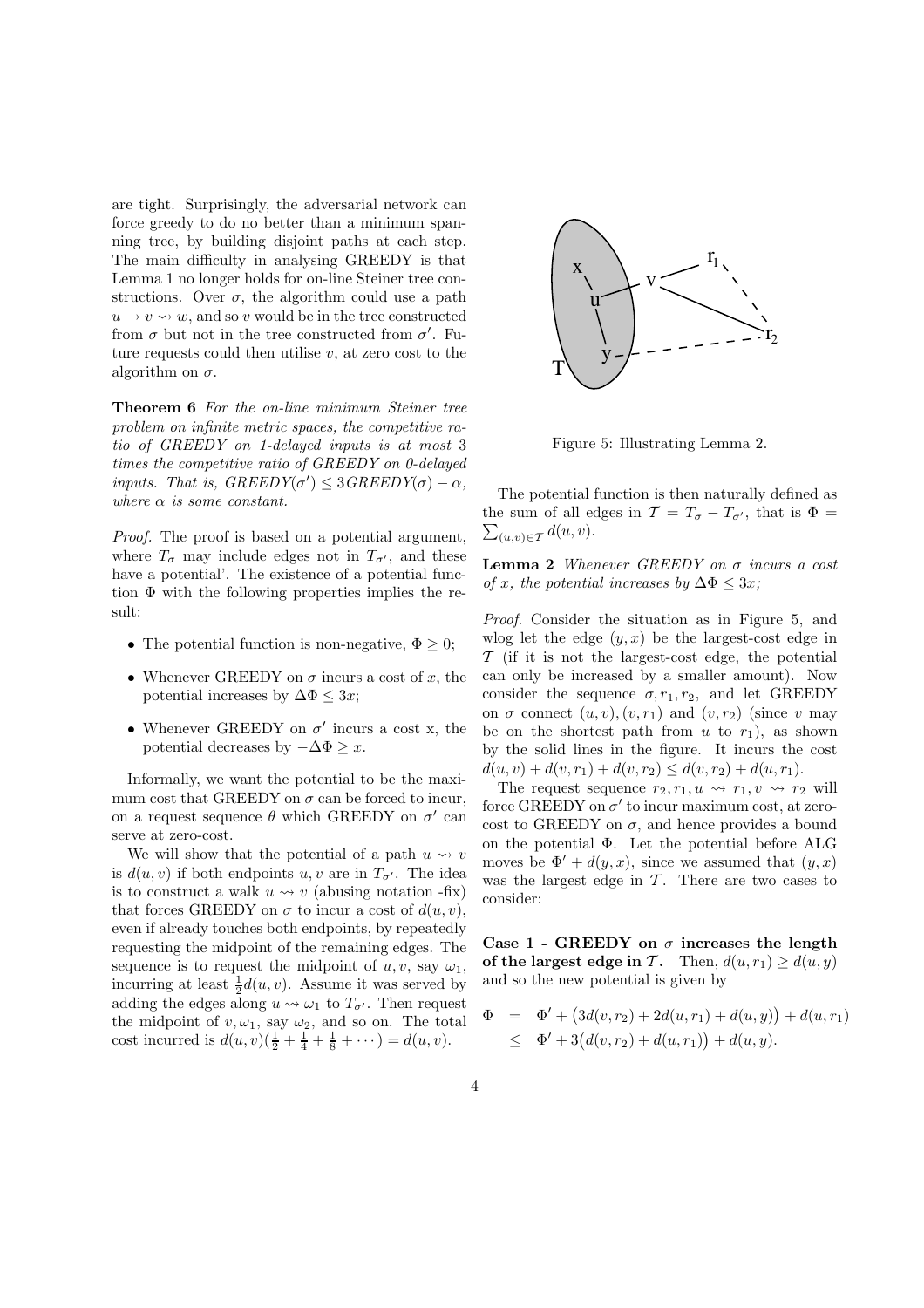The increase in potential is then given by

$$
\Delta \Phi \leq 3 (d(v, r_2) + d(u, r_1)) + d(u, y) - d(y, x)
$$
  
\n
$$
\leq 3 (d(v, r_2) + d(u, r_1)) - d(u, x)
$$
  
\n
$$
\leq 3 (d(v, r_2) + d(u, r_1)).
$$

Case  $2$  - GREEDY on  $\sigma$  does not increase the length of the longest edge in  $\mathcal{T}$ . Assume wlog that  $d(u, y) = d(u, x)$ , since both endpoints are in  $T_{\sigma'}$ . By cutting the edge  $(y, x)$  at u, the potential is reduced by at most  $\frac{1}{2}d(y,x)$ , and leaves  $(u, y)$  as the longest edge. The new potential is given by

$$
\Phi = \Phi' + (d(y, r_2) + d(r_1, r_2) + d(u, v) + d(v, r_1) \n+ d(v, r_2)) + d(u, y) \n\leq \Phi' + 3d(v, r_2) + 2d(u, v) + 2d(v, r_1) + 2d(u, y) \n\leq \Phi' + 3d(v, r_2) + 2d(u, r_1) + 2d(u, y).
$$

The increase in potential is then given by

$$
\Delta \Phi \le 3d(v, r_2) + 2d(u, r_1) + 2d(u, y) - d(y, x). \tag{1}
$$

Since y is the closest vertex in  $T_{\sigma'}$  to  $r_2$  (by assumption), then we also have that  $d(y, r_2) \leq d(v, r_2) +$  $d(x, v) \leq d(v, r_2) + d(x, u) + d(u, v)$ . A similar argument to the above shows that  $\Phi \leq \Phi' + 3d(v, r_2) +$  $2d(u, r_1) + 2d(u, x)$ , and so we also have that

$$
\Delta \Phi \le 3d(v, r_2) + 2d(u, r_1) + 2d(u, x) - d(y, x). \tag{2}
$$

The increase in potential is bounded above by both (1) and (2), so by a balancing argument we can remove the assumption  $d(u, y) = d(u, x)$  and so  $\Delta \Phi \le$ <br>3 $(d(v, r_2) + d(u, r_1))$ .  $3(d(v, r_2) + d(u, r_1)).$ 

**Lemma 3** Whenever GREEDY on  $\sigma'$  incurs a cost x, the potential decreases by  $-\Delta\Phi \geq x$ 

*Proof.* In both cases, GREEDY on  $\sigma'$  adds the paths  $y \rightsquigarrow r_2$  and  $r_1 \rightsquigarrow r_2$ . Since these are disjoint from  $T_{\sigma}$ , then the length of the largest edge in  $\mathcal T$  is unaltered. Hence the potential is decreased by at least  $d(y, r_2)$  +  $d(r_1, r_2) \leq -\Delta \Phi$ . 口

The result follows, since the total potential remaining after any 1-delayed sequence  $\sigma'$  is bounded by at most 3 times the cost incurred by GREEDY on  $\sigma$ .  $\Box$ 



Figure 6: An example of a 1-delayed construction which can force GREEDY on  $\sigma'$  to incur  $> 3$  times the cost to GREEDY on  $\sigma$ . The costs are  $11+30 = 41$ and 11, respectively. The problem is that the construction can only be repeated with a cost ratio which exponentially approaches 3, as the longest edge  $\in \mathcal{T}$ has halved.

The tricky part of the upper bound is in showing that the short-term gain of adding longer edges (since one can then build triangles that force a cost ratio of strictly greater than 3) is offset by the loss in potential, and sufficiently so, that it can be taken as a constant, rather than a fraction of the total cost.

For example, one can build triangles as in Figure 6 that force a cost ratio of strictly greater than 3, but this construction can only be repeated with an exponentially diminishing cost ratio, so some longer edges need to be added again. The cost of adding these edges does not justify the increased cost ratio of such a construction.

There are some interesting special cases of this upper bound, for example where we consider the two trees  $T_{\sigma}$  and  $T_{\sigma}$  (built by GREEDY on  $\sigma$  and its 1-delayed  $\sigma'$  respectively), but then let them both follow the same sequence  $\theta$  after this point. By a similar (though simplified) argument, the total cost GREEDY on  $\sigma' \theta$  is a 2-approximation to GREEDY on  $\sigma\theta$ . That is, the entire potential gained over  $\sigma'$  can be taken as a constant if the sequence  $\theta$  is sufficiently long.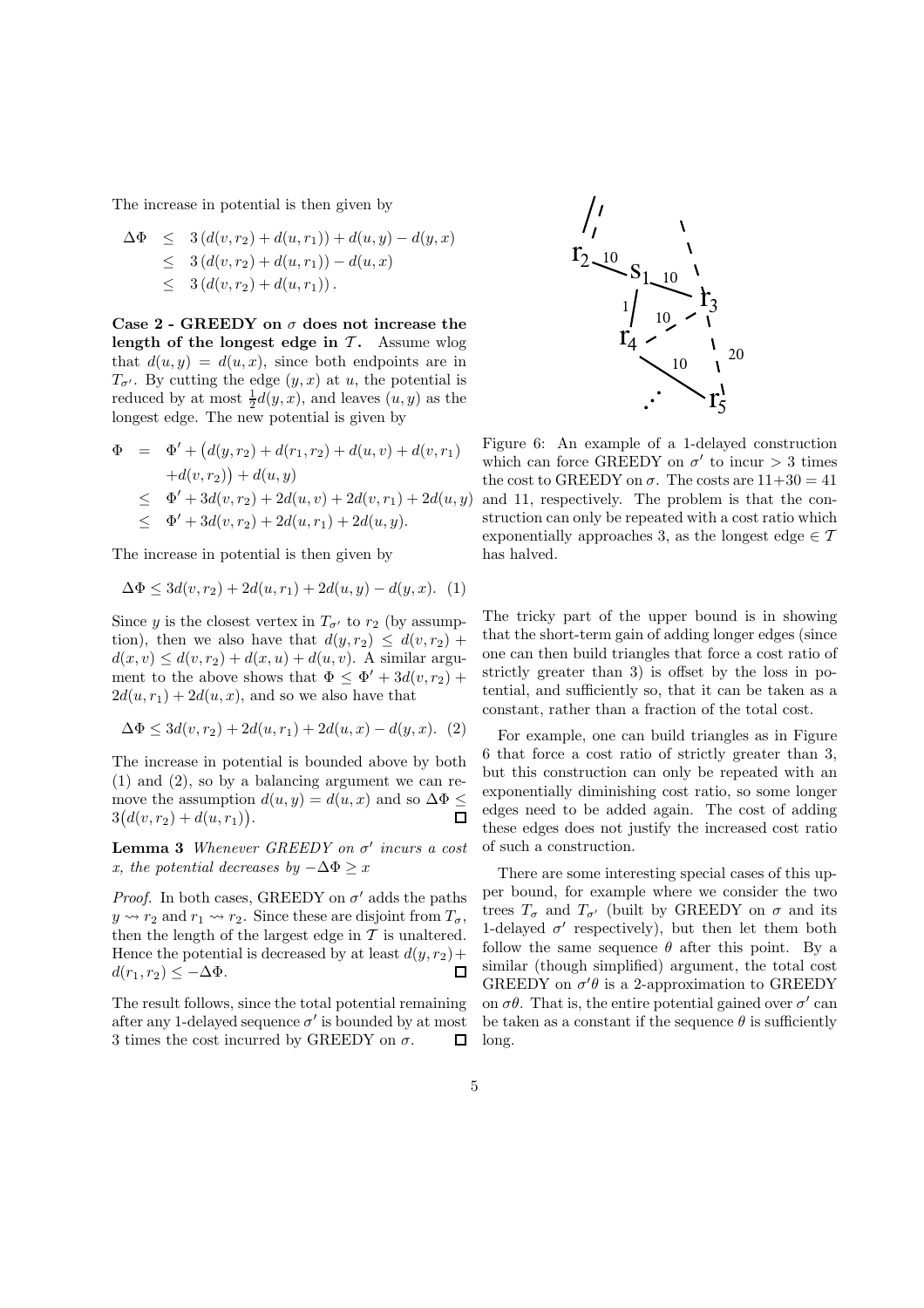## 4 List Accessing

Suppose we have a linked list containing  $n$  items. We receive a request to access a particular item  $x$ , say. To find  $x$ , we must walk through the list until we find it, so if x is at position i we incur a cost of  $O(i)$  for serving the request. After accessing the item, we may return it at to any position in the list, for free.<sup>1</sup> The aim of reorganizing the list is to reduce the search time in the future, for example if an item is likely to be requested soon, it is wise to reinsert it closer to the front. The problem is inherently on-line in that the request sequence is not known in advance, so the goal is to find an algorithm which minimizes the worst-case search costs.

The list accessing problem is relevant since the linked-list structure is often-used in practice, since it is simple and memory need not be pre-allocated contiguously. Furthermore, and our main interest in including this problem, is that on-line algorithms for the problem can be directly explocted to produce simple and efficient data compression schemes.

Before looking at some list accessing algorithms, it is useful to consider the following positive theorem, which is easy to see.

Theorem 7 If ALG is c-competitive against OPT. then it is also c-competitive against itself with networks of arbitrary finite delay.  $\frac{2}{1}$ competitive against OPT (when OPT operates on the 0-delayed sequence).

Proof. A network with arbitrary finite delays can produce any permutation of the input sequence  $\sigma$ . Fortunately, this is the same worst-case measure as the original competitive ratio between ALG and OPT, hence arbitrary permutations can elicit this worst-case behaviour. П

Although the theorem is a positive result, in the sense that competitiveness is a property of the algorithm and not the network it receives its requests via, this is not surprising given the pessimistic nature of the competitive ratio. It would be interesting to investigate a stochastic analogue of the theorem.

There are some interesting points not covered by the above theorem. For example, it is easy to see that for the MST problem, operating in a non-metric space, the GREEDY algorithm is not competitive against itself even with 1-delays (imagine the triangle of Figure 2 with edges of length 1,1 and an arbitrarily large hypoteneuse). Fortunately, this does not contradict the theorem since GREEDY is not competitive against OPT for non-metric spaces.

#### 4.1 Algorithm Move-to-Front (MTF)

After accessing or inserting an item, move it to the front of the list, without changing the relative order of the other items.

We will count the cost of accesses in the following way, known as the partial cost model. When ALG accesses an item  $x$  at position  $i$ , it pays  $i$ . This counts the number of comparisons ALG makes while searching for x. Among these i comparisons,  $i - 1$  are with items different from x (called negative comparisons). The last comparison with  $x$  is called a positive comparison, and the number of such comparisons is the same for all algorithms. It makes sense then to ignore the number of positive comparisons, and only count negative comparisions, known as the partial cost model. The model where all comparisons are counted is the full cost model.

Theorem 8 For the on-line static list accessing problem, the competitive ratio of MTF on 1-delayed inputs is at least 2 times the competitive ratio of MTF on 0-delayed inputs.

*Proof.* Consider the initial list  $x, y$  of length 2. We construct a cruel pair of sequences  $\sigma$  and a 1delayed version  $\sigma'$ . Let  $\sigma = x, y, y, x, \ldots$  and  $\sigma' =$  $y, x, y, x, \ldots$  On  $\sigma$ , the first element is always accessed exactly once, then the second element, for a cost of 2 for each phase  $x, y, y, x$  of length 4. Serving  $\sigma'$  forces MTF to always access the second element, incurring a cost of 2 for each phase  $y, x$  of length 2. Hence,  $\text{MTF}(\sigma') \leq 2 \cdot \text{MTF}(\sigma)$  for all 1-delayed  $\sigma'$ .

<sup>1</sup>Actually, we are only interested in algorithms which return it to either adjacent nodes or the head or tail of the list, in which case this operation would be free in a linked-list implementation.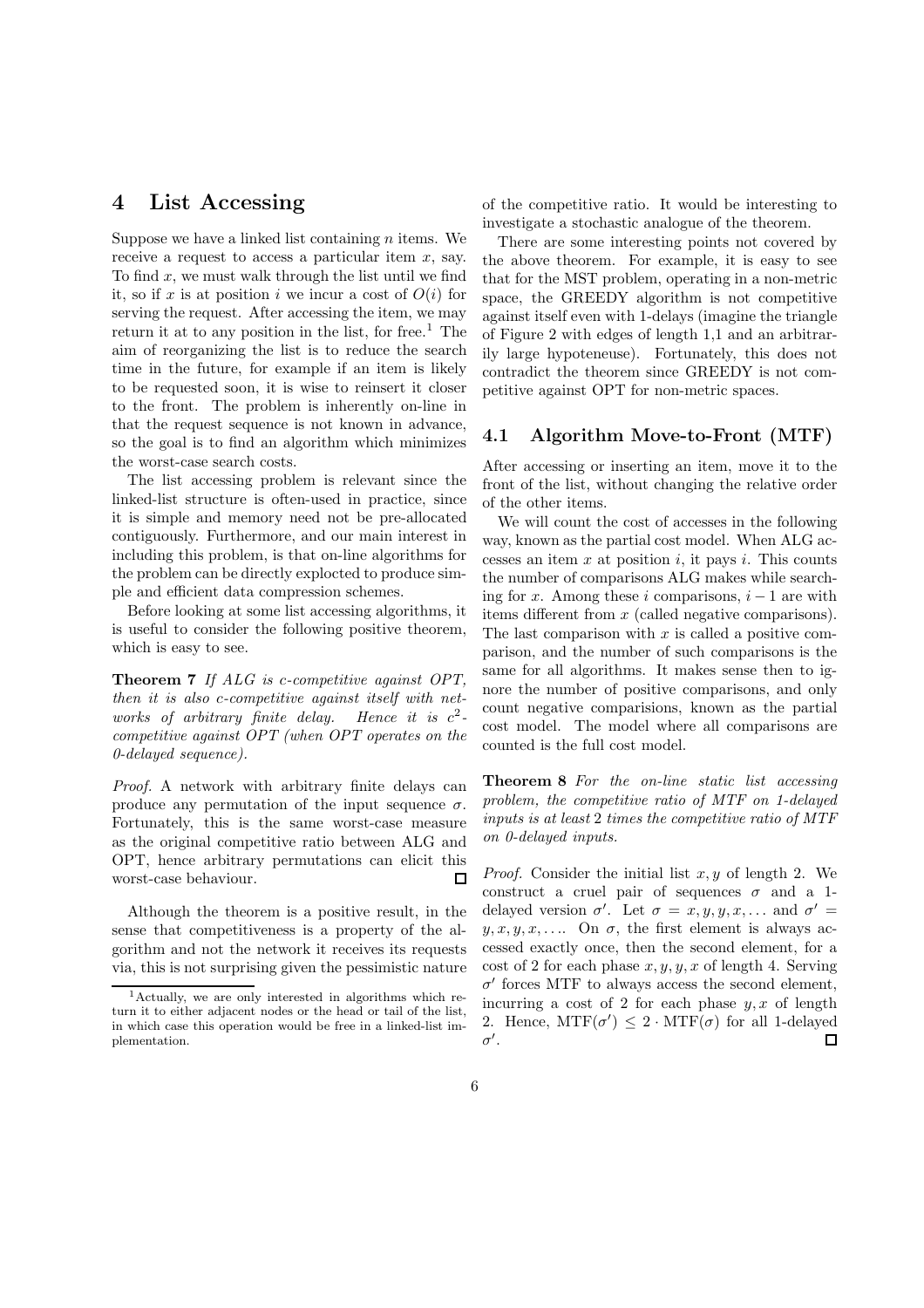Theorems 7 and 8 together immediately imply that for 1-delayed networks, 2 is an upper bound of the ratio of  $\mathrm{MTF}(\sigma')$  to  $\mathrm{MTF}(\sigma)$ , since we know that MTF is 2-competitive against OPT. Furthermore, since 1 delays are a special case of arbitrary delays, this bound must also be tight for networks with arbitrary finite delays.

It is a positive result that, even under arbitrary delays, the competitive ratio of MTF to OPT (on 0 delays) is asymptotically unchanged, but a negative result in that this worst-case can be easily achieved with just 1-delays (pairwise permutations).

In the full cost model, MTF is 2-competitive against OPT, but the above argument appears to give a ratio of only  $\frac{4}{3}$ , but the sequences  $\sigma = x, y, y$  and  $\sigma' = y, x, y$  give  $\frac{3}{2}$ , and it appears that  $\frac{3}{2}$  is a tight bound, although the best upper bound is  $\frac{5}{3}$ .

Theorem 9 The competitive ratio of MTF on 1 delayed inputs is at most  $\frac{5}{3}$  times the competitive ratio of MTF on 0-delayed inputs in the full cost model.

Proof. Assume that both algorithms start with the same list. We need to consider two types of event partitioning the request sequences. The first is where two elements are swapped, and the second is the usual case of a request to a single element. Hence we need to show that  $\text{MTF}_{\sigma}(\mathbf{y}, x) + \Delta \Phi \leq \frac{5}{3} \text{MTF}_{\sigma}(\mathbf{x}, \mathbf{y})$  and  $\text{MTF}_{\sigma}(x) + \Delta \Phi \leq \frac{5}{3} \text{MTF}_{\sigma}(x)$ , where  $\Phi_i$  is a potential function with  $\Phi_0 = 0$  and  $\Phi_i \geq 0$  for all i. Let  $\Phi_i$  be the number of inversions in MTF<sub> $\sigma'$ </sub>'s list with respect to  $\text{MTF}_{\sigma}$ 's list, just after both have finished processing the ith event (noting that an event may be a pair of permuted requests).

We first consider the simple case of a single request  $x$  to both algorithms. Consider the lists before the request. We will view the lists (configurations) by considering the inversions that we are interested in. There are three types of inversions -  $\triangle$ -inversions precede x in MTF<sub> $\sigma$ </sub>'s list but are behind x in MTF<sub> $\sigma$ </sub>'s list, and the opposite for  $\nabla$ -inversions.  $\square$ -inversions are those elements which precede  $x$  in both lists (and so are not inversions in the initial configuration). We first consider the simple case of a single request  $x$  to both algorithms. Consider the lists before the request

to x. These initial configurations can be viewed as

$$
\text{MTF}[\sigma'] \quad : \quad {\square, \triangle}, x, {\triangledown} \text{MTF}[\sigma] \quad : \quad {\square, \triangledown}, x, {\triangle} \}
$$

Now let  $\text{MTF}_{\sigma}$  serve x. All the  $\Delta$ -inversions are destroyed, but the  $\square$ -inversions are created. When  $\text{MTF}_{\sigma}$  serves x, all the  $\Box$ -inversions and  $\nabla$ -inversions are destroyed, giving the intermediate configurations

$$
\text{MTF}[\sigma', x] : x, \{\Box, \Delta, \nabla\}
$$

$$
\text{MTF}[\sigma, x] : x, \{\Box, \nabla, \Delta\}
$$

Hence, all inversions wrt x (i.e.  $\{\Delta, \nabla\}$ -inversions) are destroyed after both algorithms have served  $x$ , which is to be expected since moving an element to the front preserves the relative order of the rest of the list.

Let  $k_x$  be the number of items preceding x in both  $\text{MTF}_{\sigma}$  and  $\text{MTF}_{\sigma'}$ 's lists (and similarly,  $k_y$  for y). Let  $l_x$  be the number of items preceding x only in  $\text{MTF}_{\sigma}$ 's list (and similarly,  $l_y$  for y). Then, the cost to  $\text{MTF}_{\sigma'}$  is  $k_x + l_x + 1$ , and the cost to  $\text{MTF}_{\sigma}$  is at least  $k_x + 1$ . Since the number of  $\triangle$ -inversions is  $l_x$ (the number of  $\nabla$ -inversions is  $\geq$  0), we have

$$
MTF_{\sigma'}(x) + \Delta \Phi \le k_x + l_x + 1
$$
  
-( $\Delta$ -inversions) - ( $\nabla$ -inversions)  
 $\le k_x + 1$   
 $\le MTF_{\sigma}(x).$ 

This case also implies that, for serving the same sequence  $\sigma$ , MTF incurs no penalty (in the competitive ratio against itself) for starting on arbitrarily different lists, so it might be said to be 'self-synchronizing'.

Next, we consider the case where two elements are served in alternate order. There are two subcases, depending on whether the pair of elements  $\{x, y\}$  is an inversion in the configurations prior to the requests.

Subcase 1 -  $\{x, y\}$  is an inversion. We will consider the sequences  $\sigma, y, x$  and  $\sigma', x, y$ . Assume wlog that y precedes x in  $\text{MTF}_{\sigma}$ 's list (otherwise we can request  $\sigma, x, y$  and  $\sigma', y, x$ . Let us consider the inversions wrt x. The configurations can be viewed as

$$
\text{MTF}[\sigma'] \quad : \quad \{\Box, \Delta\}, y, \{\Box, \Delta\}, x, \{\triangledown\} \text{MTF}[\sigma] \quad : \quad \{\Box, \triangledown\}, x, \{\Delta\}, y, \{\Delta\}
$$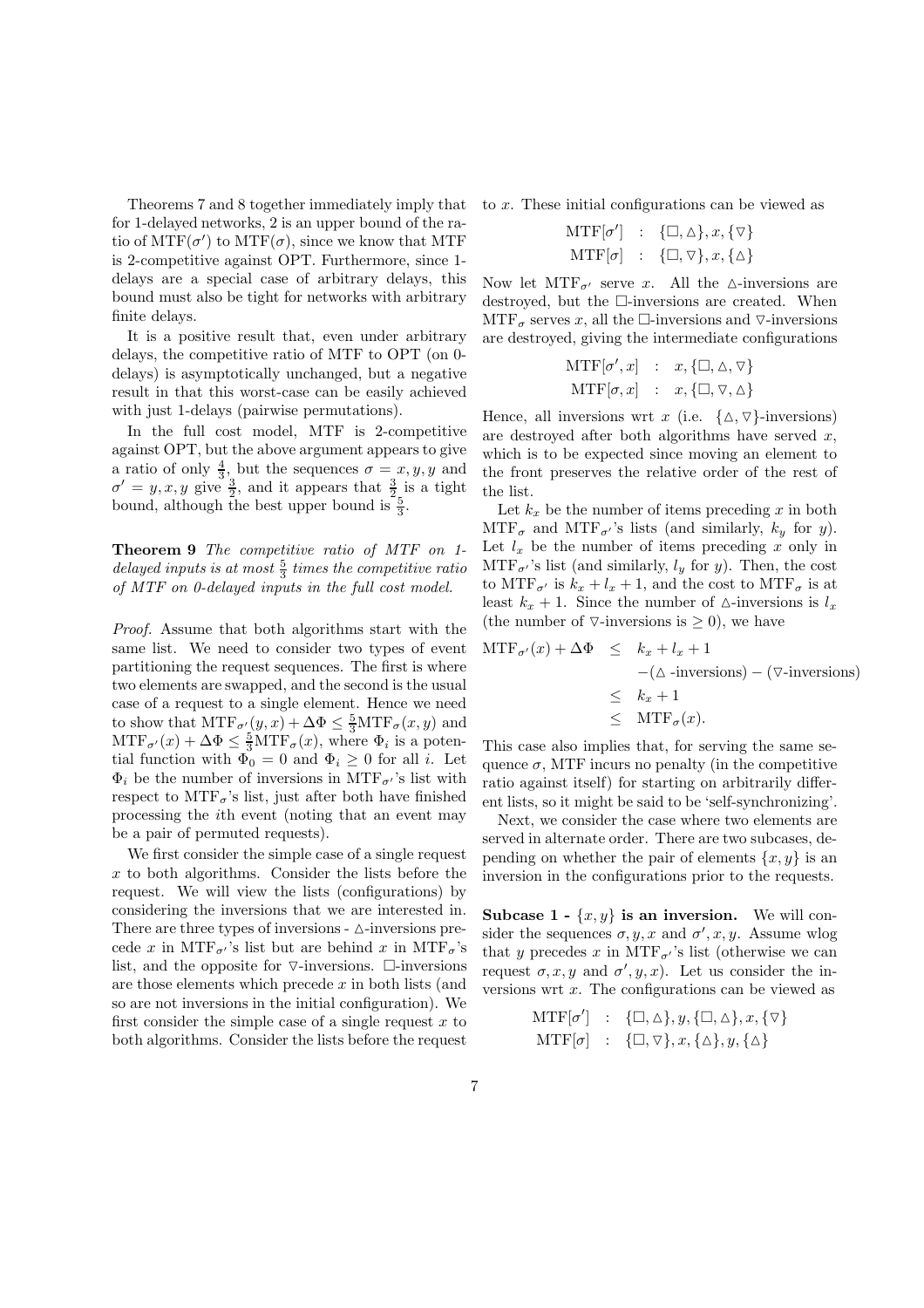$\triangle$ -inversions are elements preceeding x in MTF<sub> $\sigma$ </sub>'s list, but are behind x in MTF<sub> $\sigma$ </sub>'s list, and the opposite for  $\nabla$ -inversions.

When  $\text{MTF}_{\sigma'}$  moves x to the front, it destroys all  $\Delta$ -inversions and creates  $\Box$  inversions. The action of  $\text{MTF}_{\sigma}$  on y has no effect on all the  $\{\Box, \triangle, \triangledown\}$ inversions wrt  $x$  since the relative order of remaining elements is preserved. The intermediate configurations are now

$$
MTF[\sigma', x] : x, {\Box, \Delta}, y, {\Box, \Delta}, \nabla}
$$
  

$$
MTF[\sigma, y] : y, {\Box, \nabla}, x, {\Diamond}
$$

When  $\text{MTF}_{\sigma}$  moves x to the front of its list, it destroys all  $\{\Box, \nabla\}$ -inversions, and we have the final configurations

$$
MTF[\sigma', x, y] : y, x, {\Box, \Delta, \nabla}
$$
  

$$
MTF[\sigma, y, x] : x, y, {\Box, \Delta, \nabla}
$$

A similar argument considering the inversions wrt y shows that all the inversions wrt x (call this  $\Phi^x$ ) and wrt  $y(\Phi^y)$  are destroyed, and that the inversion  ${x, y}$  is preserved. Since the number of  $\Delta$ -inversions is  $l_x$  (the number of  $\nabla$ -inversions is  $\geq$  0), this gives  $\Delta \Phi = \Phi^x + \Phi^y \leq -(l_x + l_y).$ 

The cost to  $\text{MTF}_{\sigma}$  of serving y, x is at least  $(k_x +$  $1)+(k_y+2)$ , since moving x to the front pushes y back by one place. Similar reasoning shows that the cost to MTF<sub> $\sigma'$ </sub> of serving x, y is  $(k_x+l_x+1)+(k_y+l_y+2)$ . Hence

$$
MTF_{\sigma'}(x, y) + \Delta \Phi \le (k_x + k_y + l_x + l_y + 4)
$$
  

$$
-(l_x + l_y)
$$
  

$$
= k_x + k_y + 4
$$
  

$$
\le \frac{5}{3}MTF_{\sigma}(y, x).
$$

The last step follows since it must be that  $k_x+k_y \geq 1$ , since it is impossible for both  $x$  and  $y$  to be at the front of a list (and to both be served at cost 1). Hence

$$
\frac{5}{3} \text{MTF}_{\sigma}(y, x) \ge (k_x + k_y) + \frac{2}{3}(k_x + k_y) + 5
$$
  
 
$$
\ge (k_x + k_y) + \frac{17}{3}.
$$

Subcase 2 -  $\{x, y\}$  is not an inversion. We will consider the sequences  $\sigma, x, y$  and  $\sigma', y, x$ . We can assume that  $x$  preceeds  $y$  in both lists, as the alternative is dominated by this case (since  $\text{MTF}_{\sigma}$  would do strictly worse on  $x, y$  than  $\text{MTF}_{\sigma'}$  on  $y, x$ ). Let us consider the inversions wrt  $x$ . The configurations can then be viewed as

$$
\begin{array}{ccc} \text{MTF}[\sigma'] & : & \{\Box,\Diamond\},x,\{\triangledown\},y,\{\triangledown\} \\ \text{MTF}[\sigma] & : & \{\Box,\triangledown\},x,\{\triangle\},y,\{\triangle\} \end{array}
$$

When MTF<sub> $\sigma$ </sub> moves x to the front, it destroys all  $\Delta$ inversions and creates  $\Box$ -inversions (all inversions are with respect to  $x$ ). The intermediate configurations are now

$$
\begin{array}{rcl} \text{MTF}[\sigma', y] & : & y, \{\Box, \triangle\}, x, \{\triangledown\} \\ \text{MTF}[\sigma, x] & : & x, \{\Box, \triangle, \triangledown\}, y, \{\triangle\} \end{array}
$$

When  $\text{MTF}_{\sigma}$  moves x to the front, it destroys all  $\Box$ -inversions and all  $\nabla$ -inversions, but  $\{x, y\}$  is a new inversion and we have the final configurations

$$
MTF[\sigma', y, x] : x, y, {\Box, \Delta, \nabla}
$$
  
 
$$
MTF[\sigma, x, x] : y, x, {\Box, \Delta, \nabla}
$$

A similar argument considering the inversions wrt y shows that all the inversions wrt  $x$  (call this  $\Phi^x$ ) and wrt  $y(\Phi^y)$  are destroyed, and that the single inversion  $\{x, y\}$  is created. Hence  $\Delta \Phi = \Phi^x + \Phi^y + 1 \leq -(l_x + \Phi^y)$  $l_y$ ) + 1.

The cost to  $\text{MTF}_{\sigma}$  of serving x, y is at least  $(k_x +$  $1) + (k_y + 1)$ . The cost to MTF<sub> $\sigma'$ </sub> of serving y is  $k_y + l_y + 1$  (as before), but this pushes x back by one, so the cost of serving x is  $k_x + k_x + 2$ . Hence

$$
MTF_{\sigma'}(y, x) + \Delta \Phi \le (k_x + k_y + l_x + l_y + 3)
$$
  

$$
-(l_x + l_y) + 1
$$
  

$$
= k_x + k_y + 4
$$
  

$$
\le \frac{5}{3}MTF_{\sigma}(x, y).
$$

To see the last step, it must be that  $k_x+k_y \geq 1$ , since it is impossible for both  $x$  and  $y$  to be at the front of a list (and to both be served at cost 1). Hence

$$
\frac{5}{3} \text{MTF}_{\sigma}(x, y) \ge (k_x + k_y) + \frac{2}{3}(k_x + k_y) + \frac{10}{3}
$$
  
 
$$
\ge (k_x + k_y) + 4.
$$